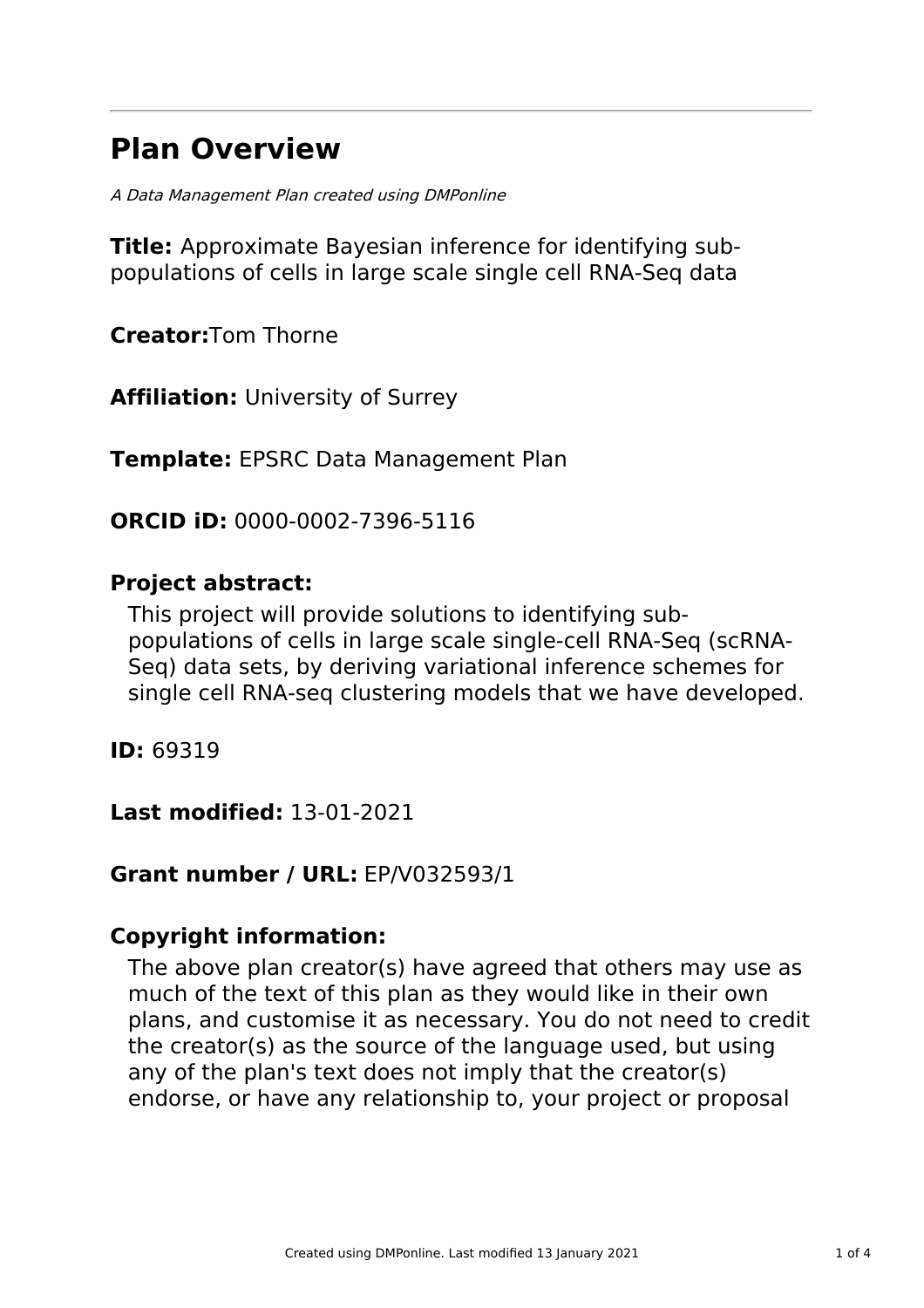# **Approximate Bayesian inference for identifying sub-populations of cells in large scale single cell RNA-Seq data**

# **Data Collection**

### **What data will you collect or create?**

Data generated will consist of open source software and notebooks documenting analyses.

### **How will the data be collected or created?**

The data will be generated by the PI and PDRA working on the project through implementation of the methods developed in the project, and through the analysis of data. In analysing data we will produce quantitative measures of gene expression within sub-populations identified in a dataset. The process of analysis itself will also be recorded in an electronic notebook format.

## **Documentation and Metadata**

### **What documentation and metadata will accompany the data?**

The software implementation will include documentation explaining how data can be processed with the software. We will also provide a vignette walking through an analysis of publicly available data. Analyses will be created as Jupyter notebooks with the code to reproduce the analysis alongside text explaining the analysis being performed.

## **Ethics and Legal Compliance**

### **How will you manage any ethical issues?**

We do not envision any ethical issues in the generation of software and analysis of data over the course of the project.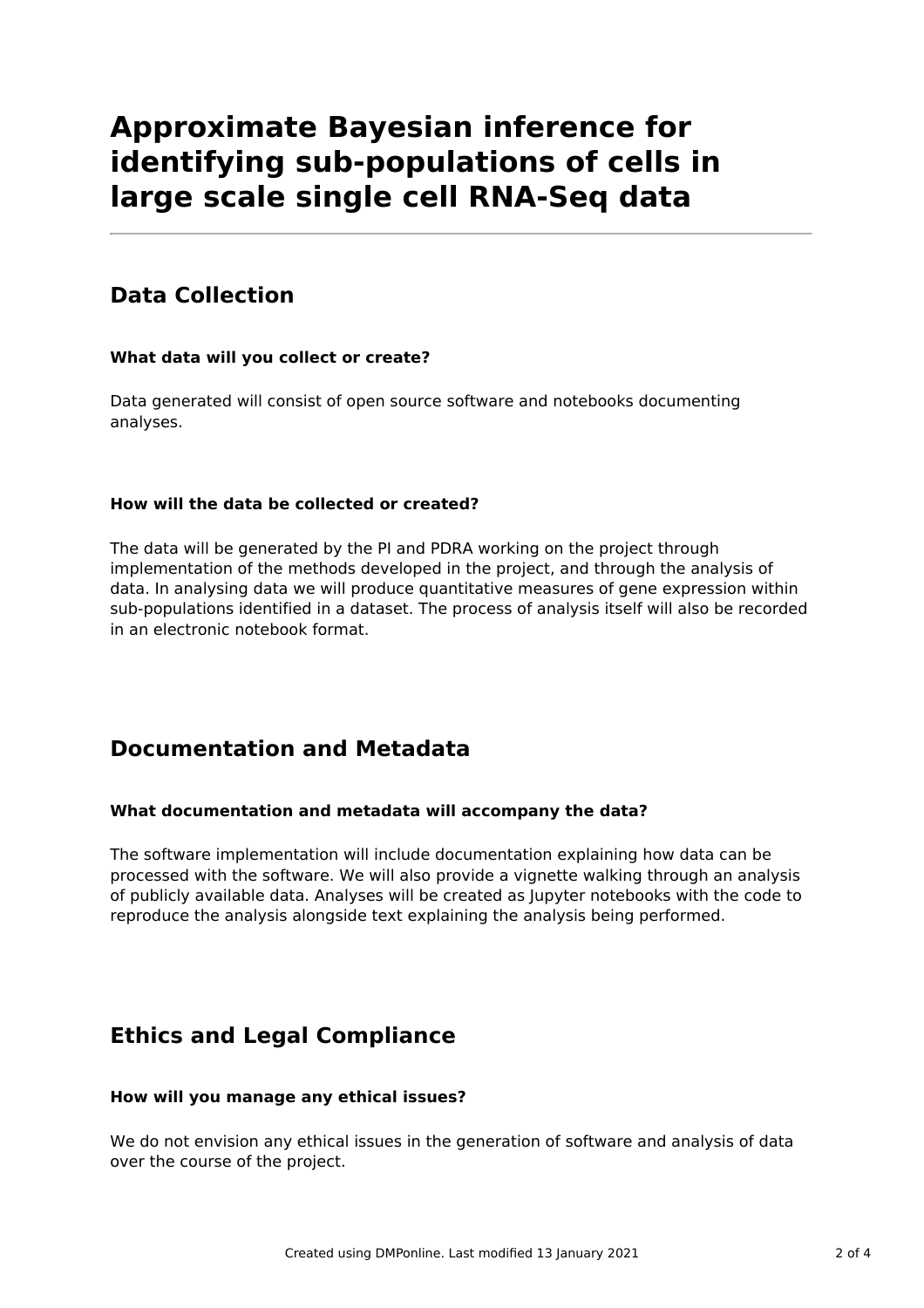### **How will you manage copyright and Intellectual Property Rights (IPR) issues?**

All software and data we propose to work with is publicly available. We do not plan to redistribute existing software. Our software will be licensed through an appropriate open source license.

# **Storage and Backup**

#### **How will the data be stored and backed up during the research?**

We will ensure that all data, including manuscript drafts, software, and analysis, is backed up using the University of Surrey provided OneDrive service as it is being worked on.

#### **How will you manage access and security?**

Access to data and security will be managed by the University of Surrey core IT services.

### **Selection and Preservation**

### **Which data are of long-term value and should be retained, shared, and/or preserved?**

Data that should be preserved in the long term consists of the open source software we produce and the data analyses (Jupyter notebooks) we conduct, to ensure the work is reproducible.

#### **What is the long-term preservation plan for the dataset?**

To ensure that project outputs are made available for at least 10 years following UKRI policy, all outputs (Jupyter notebooks, software packages) will be archived on Zenodo, which will also provide a DOI for each output that can be cited. We will also make use of container platforms such as Singularity and nf-core to build reproducible data analysis pipelines, where appropriate.